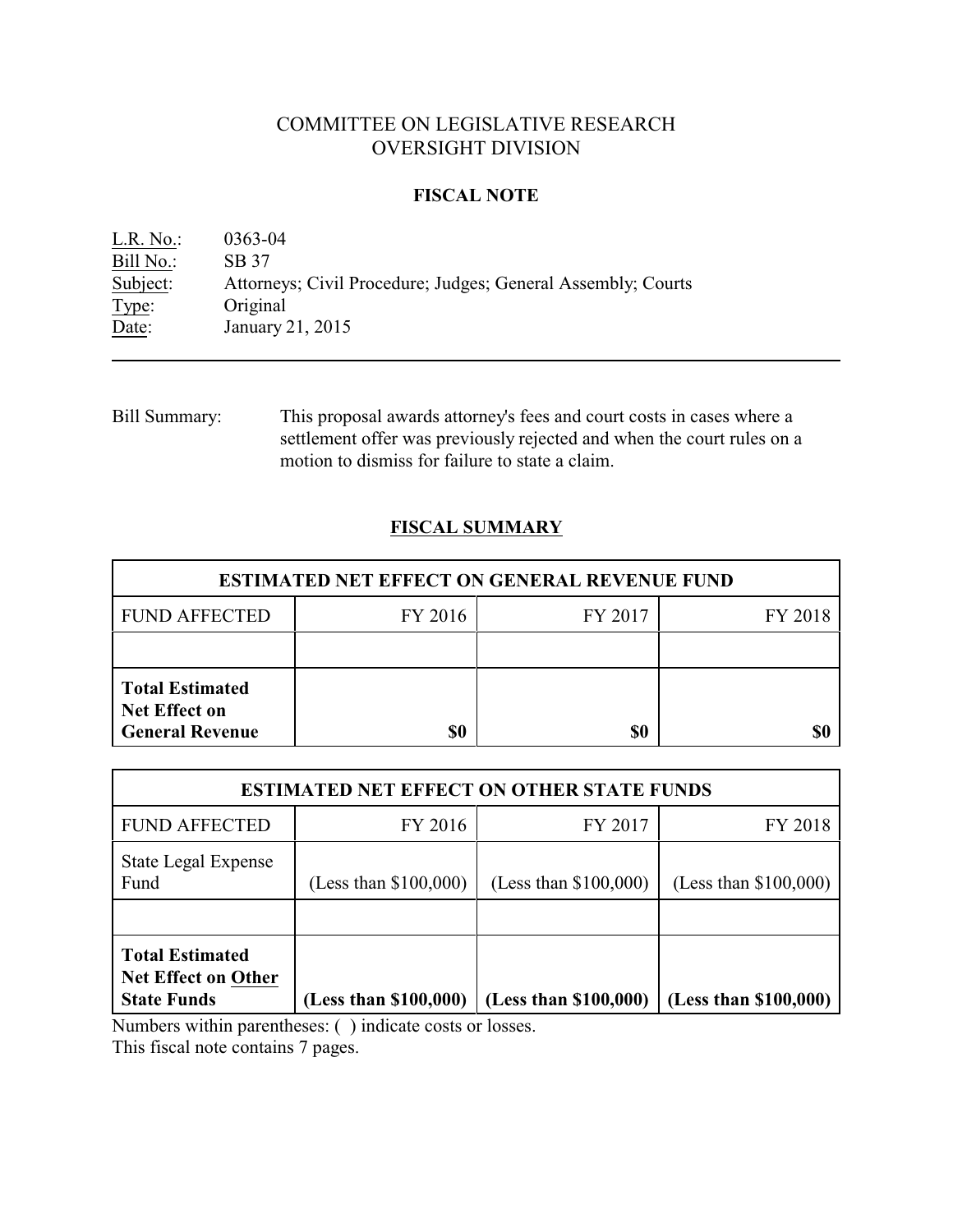L.R. No. 0363-04 Bill No. SB 37 Page 2 of 7 January 21, 2015

| <b>ESTIMATED NET EFFECT ON FEDERAL FUNDS</b>                               |         |         |         |  |  |
|----------------------------------------------------------------------------|---------|---------|---------|--|--|
| <b>FUND AFFECTED</b>                                                       | FY 2016 | FY 2017 | FY 2018 |  |  |
|                                                                            |         |         |         |  |  |
|                                                                            |         |         |         |  |  |
| <b>Total Estimated</b><br><b>Net Effect on All</b><br><b>Federal Funds</b> | \$0     | \$0     |         |  |  |

| <b>ESTIMATED NET EFFECT ON FULL TIME EQUIVALENT (FTE)</b>    |         |         |         |  |  |
|--------------------------------------------------------------|---------|---------|---------|--|--|
| <b>FUND AFFECTED</b>                                         | FY 2016 | FY 2017 | FY 2018 |  |  |
|                                                              |         |         |         |  |  |
|                                                              |         |         |         |  |  |
| <b>Total Estimated</b><br><b>Net Effect on</b><br><b>FTE</b> |         |         |         |  |  |

 $\Box$  Estimated Net Effect (expenditures or reduced revenues) expected to exceed \$100,000 in any of the three fiscal years after implementation of the act.

| <b>ESTIMATED NET EFFECT ON LOCAL FUNDS</b> |                             |                             |                             |  |
|--------------------------------------------|-----------------------------|-----------------------------|-----------------------------|--|
| <b>FUND AFFECTED</b>                       | FY 2016                     | FY 2017                     | FY 2018                     |  |
| Local Government                           | (Greater than<br>\$100,000) | (Greater than<br>\$100,000) | (Greater than<br>\$100,000) |  |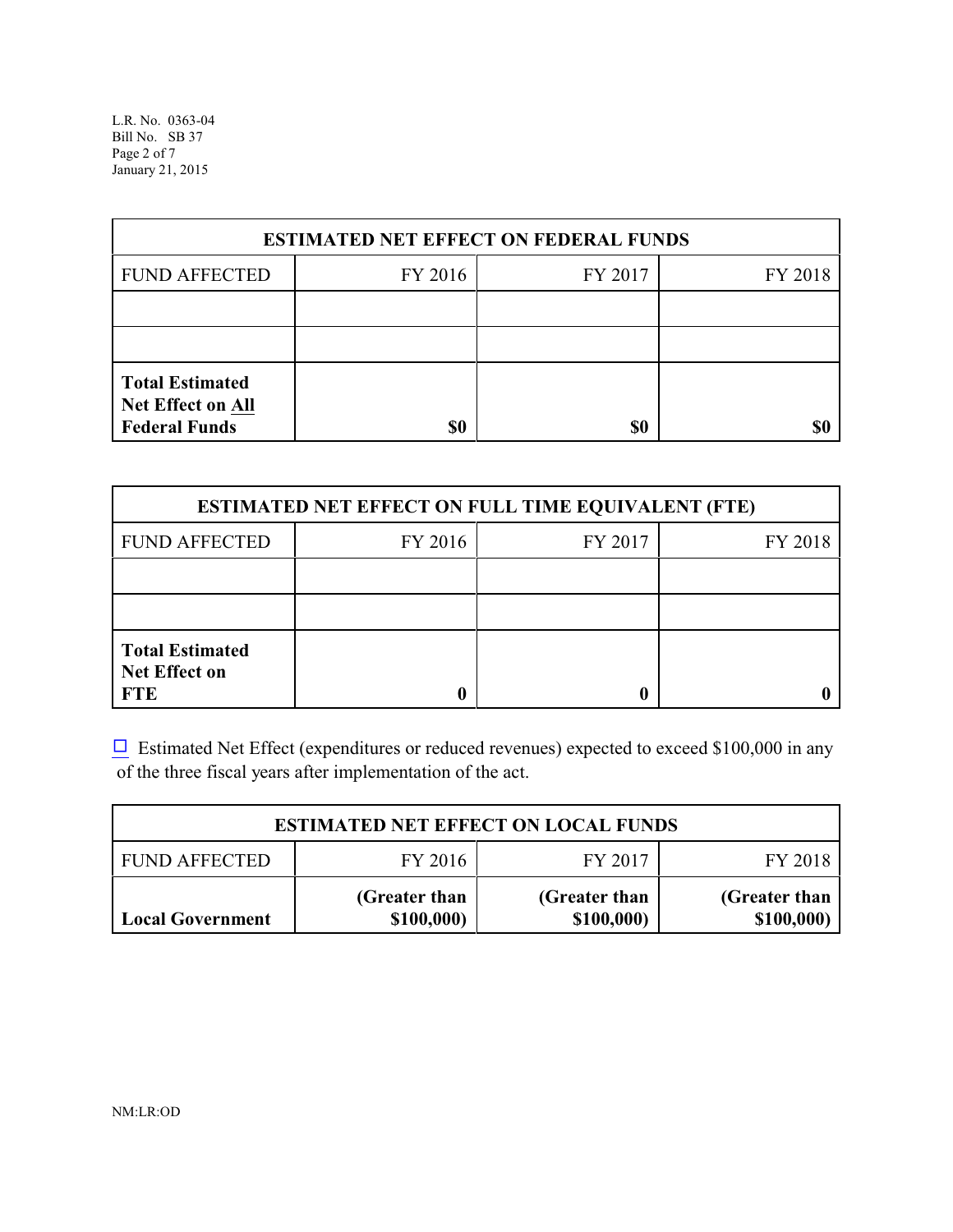L.R. No. 0363-04 Bill No. SB 37 Page 3 of 7 January 21, 2015

## **FISCAL ANALYSIS**

## ASSUMPTION

### §514.075 - Motion to dismiss for failure to state a claim

Officials at the **Office of Administration (OA)** assume the state self-assumes its own liability under the state Legal Expense Fund ("LEF") Section 105.711 RSMo. It is a self-funding mechanism whereby funds are made available for the payment of any claim or judgment rendered against the state in regard to the waivers of sovereign immunity or against employees and specified individuals. Investigation, defense, negotiation or settlement of such claims is provided by the Office of the Attorney General. Payment is made by the Commissioner of Administration with the approval of the Attorney General.

Generally, costs cannot be assessed against the state or a state agency unless a statute or rule specifically allows such costs to be assessed against the state. See, e.g., Client Services, Inc. v. Missouri Coordinating Bd. For Higher Ed., 30 S.W.3d 194, 196 (Mo. App. E.D. 2000) ("It is well-settled that attorney's fees are not assessable as costs against the state in the absence of a statute that explicitly provides for such assessment."). Therefore, OA-General Services assumes that the proposal will not permit courts to assess costs against the state or a state agency. However, it is less clear whether costs might be imposed pursuant to the proposal against a state employee covered by the LEF, and thus OA-General Services assumes, solely for purposes of responding to this fiscal note request, that such assessment of costs may be possible.

**Oversight** inquired OA about the LEF over the last 5 years. OA states the following information:

|             |                        |              |               | Average  |
|-------------|------------------------|--------------|---------------|----------|
|             | Number of              | Total        | Number of     | Payment  |
|             | <b>Reported Claims</b> | Expenditures | Payments Made | Amount   |
| <b>FY10</b> | 925                    | \$9,832,577  | 915           | \$10,746 |
| <b>FY11</b> | 974                    | \$10,558,886 | 864           | \$12,221 |
| FY12        | 888                    | \$16,452,973 | 721           | \$22,820 |
| <b>FY13</b> | 845                    | \$11,545,538 | 656           | \$17,600 |
| <b>FY14</b> | 918                    | \$4,655,869  | 573           | \$8,125  |

The OA assumes the number of claims reported above includes files that were created during the fiscal year and not necessarily claims on which payments were made. The number of payments made above are payments that were paid during the fiscal year. The average payment is the total expenditures divided by the number of payments made in each fiscal year.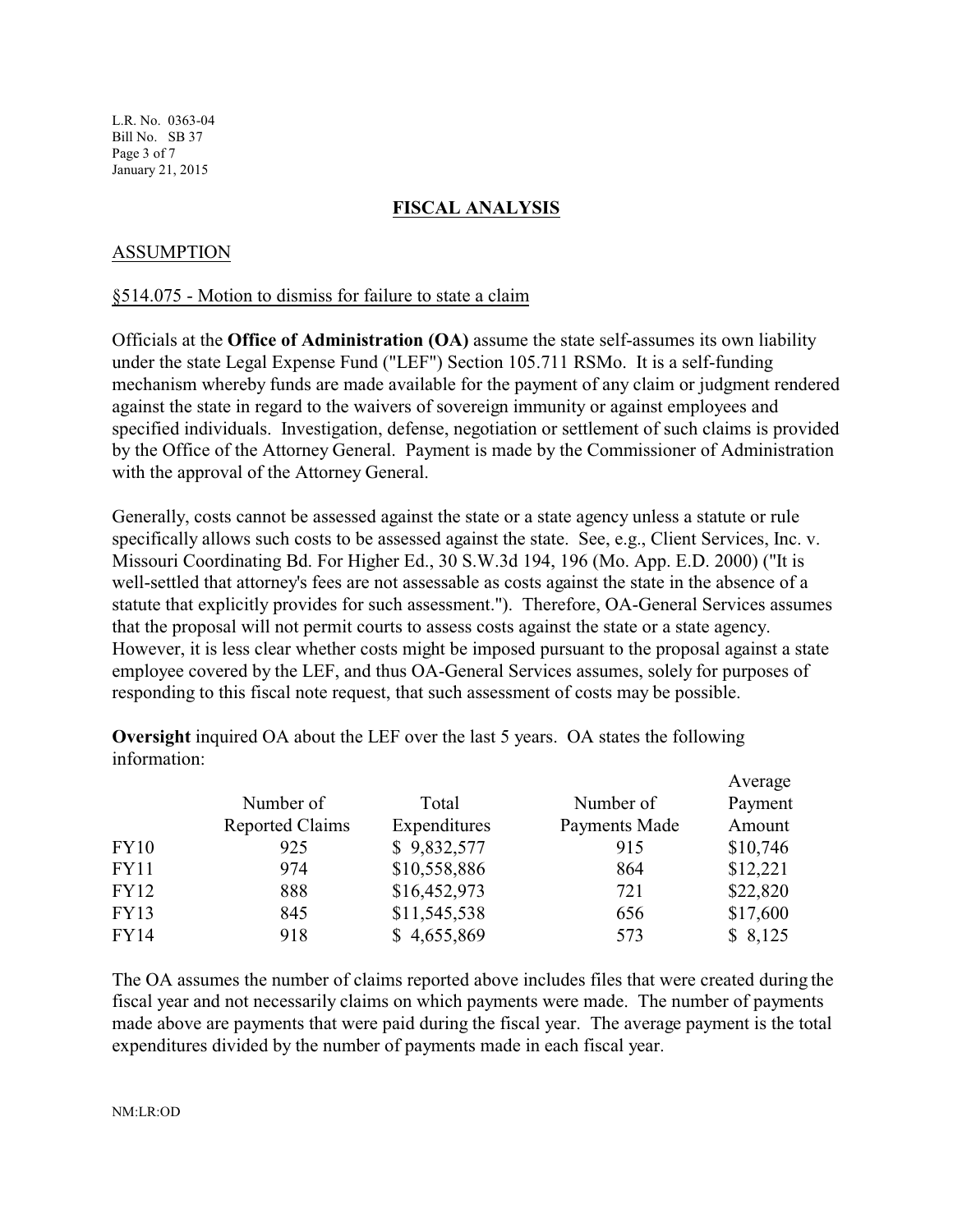L.R. No. 0363-04 Bill No. SB 37 Page 4 of 7 January 21, 2015

## ASSUMPTION (continued)

While the average payment amount over the last 5 years has not been significant, there still could be a potential cost. **Oversight** will assume a fiscal impact of less than \$100,000 from this proposal.

### Legislation as a whole

Officials at the **City of Kansas City** assume from §511.800 attorney's fees, costs and expert fees would be paid for cases brought against City employees, agencies, commissions, boards, bi-state compact entities as they are not covered under the "Governmental Unit exemption found at §511.800 (4). As such, there would be increased costs to the City for payment of these items. The annual amounts are unknown.

As to §514.075, the payment of costs and attorney's fees that are assessed to the non-winning party would be an increase in costs to the City for payment of these items. The annual amounts are unknown.

Officials at **St. Louis County** assume it is not possible to accurately forecast how many instances and to what extent this bill may apply. The costs may approach \$100,000 to \$250,000 per year for each of the fiscal years 2016, 2017 and 2018.

Officials at the **Office of the Attorney General** assume that any potential costs arising from this proposal can be absorbed with existing resources.

Officials at the **Missouri Department of Transportation**, the **Department of Natural Resources**. the **Department of Labor and Industrial Relations**, the **Department of Health and Senior Services**, the **Department of Social Services**, the **Office of the State Public Defender**, the **Missouri House of Representatives**, the **Missouri State Senate**, the **Office of Prosecution Services** and the **Office of the State Courts Administrator** each assume no fiscal impact to their respective agencies from this proposal.

Officials at the **City of Jefferson**, the **City of Columbia**, the **St. Louis County Board of Election Commission** and the **Platte County Board of Election Commission** each assume no fiscal impact to their respective organizations from this proposal.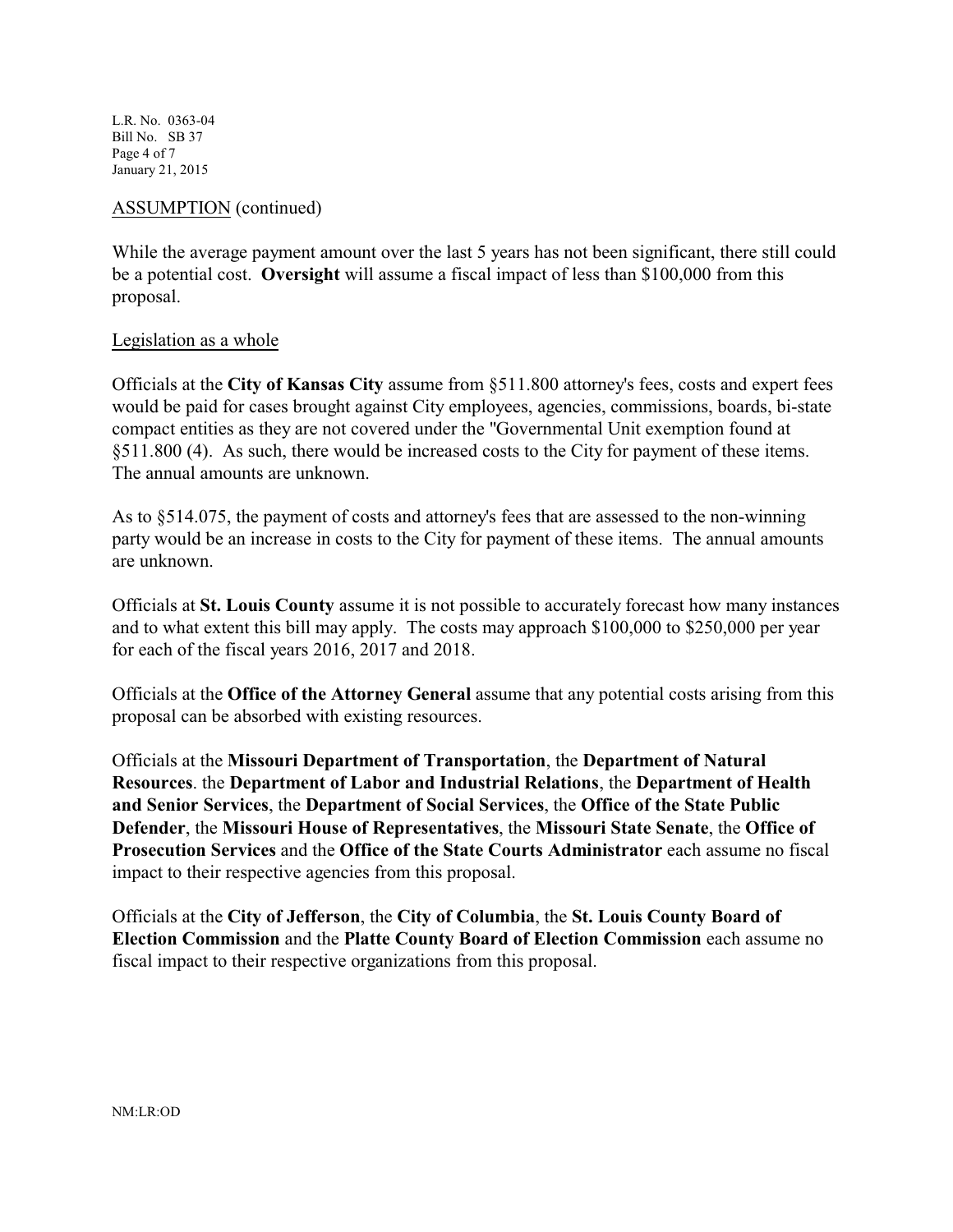L.R. No. 0363-04 Bill No. SB 37 Page 5 of 7 January 21, 2015

### ASSUMPTION (continued)

Officials at the following cities: Ashland, Belton, Bernie, Bonne Terre, Boonville, California, Cape Girardeau, Clayton, Dardenne Prairie, Excelsior Springs, Florissant, Frontenac, Fulton, Gladstone, Grandview, Harrisonville, Independence, Joplin, Kearney, Knob Noster, Ladue, Lake Ozark, Lee Summit, Liberty, Louisiana, Maryland Heights, Maryville, Mexico, Monett, Neosho, O'Fallon, Pacific, Peculiar, Pineville, Popular Bluff, Raytown, Republic, Richmond, Rolla, Sedalia, Springfield, St. Charles, St. Louis, St. Robert, Sugar Creek, Sullivan, Warrensburg, Warrenton, Webb City, Weldon Spring and West Plains did not respond to **Oversight's** request for fiscal impact.

Officials at the following counties: Andrew, Atchison, Audrain, Barry, Bollinger, Boone, Buchanan, Callaway, Camden, Cape Girardeau, Carroll, Cass, Clay, Cole, Cooper, DeKalb, Dent, Franklin, Greene, Holt, Jackson, Jefferson, Johnson, Knox, Laclede, Lawrence, Lincoln, Marion, McDonald, Miller, Moniteau, Monroe, Montgomery, New Madrid, Nodaway, Ozark, Perry, Pettis, Phelps, Platte, Pulaski, Scott, Shelby, St. Charles, St. Francois, Taney, Warren, Wayne and Worth did not respond to **Oversight's** request for fiscal impact.

| <b>ESTIMATED NET EFFECT ON</b><br><b>LOCAL POLITICAL SUBDIVISIONS</b>                                                                     | (Greater than<br>\$100,000)   | (Greater than<br>\$100,000) | (Greater than<br><u>\$100,000)</u> |
|-------------------------------------------------------------------------------------------------------------------------------------------|-------------------------------|-----------------------------|------------------------------------|
| <b>Costs - Local Political Subdivisions</b><br>recovery of litigation costs in court cases                                                | (Greater than<br>\$100,000    | (Greater than<br>\$100,000  | (Greater than<br>\$100,000         |
| <b>LOCAL POLITICAL SUBDIVISIONS</b>                                                                                                       |                               |                             |                                    |
| FISCAL IMPACT - Local Government                                                                                                          | FY 2016<br>$(10 \text{ Mo.})$ | FY 2017                     | FY 2018                            |
| <b>ESTIMATED NET EFFECT ON</b><br><b>STATE LEGAL EXPENSE FUND</b>                                                                         | (Less than<br>\$100,000)      | (Less than<br>\$100,000)    | (Less than<br>\$100,000)           |
| Costs - OA state employees covered by<br>LEF in cases where there is a motion to<br>dismiss for failure to state a claim<br>$(\$514.075)$ | (Less than<br>\$100,000       | (Less than<br>\$100,000     | (Less than<br>\$100,000            |
| <b>STATE LEGAL EXPENSE FUND</b>                                                                                                           |                               |                             |                                    |
| FISCAL IMPACT - State Government                                                                                                          | FY 2016<br>$(10 \text{ Mo.})$ | FY 2017                     | FY 2018                            |

NM:LR:OD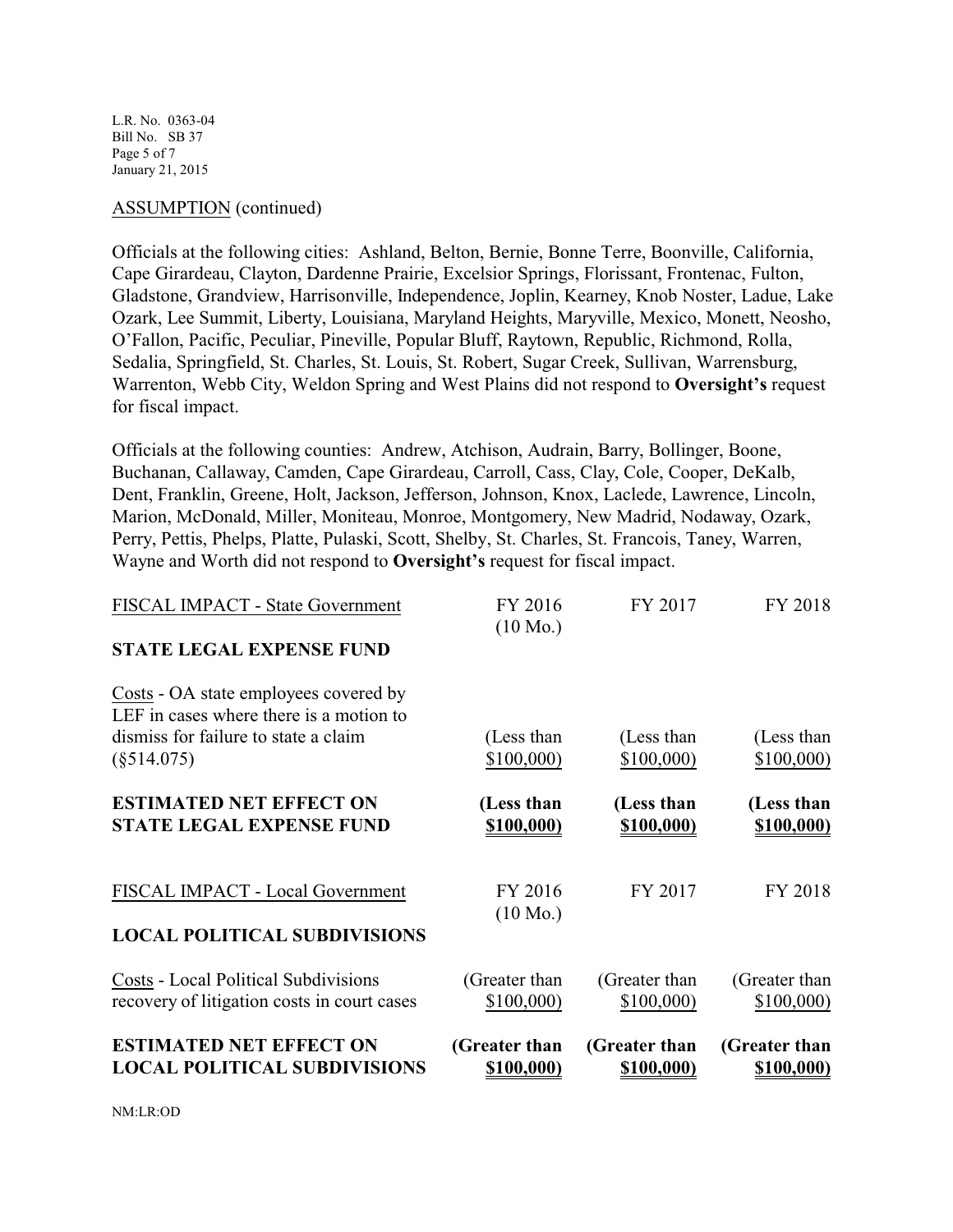L.R. No. 0363-04 Bill No. SB 37 Page 6 of 7 January 21, 2015

## FISCAL IMPACT - Small Business

A direct fiscal impact to small businesses would be expected as a result of this proposal.

### FISCAL DESCRIPTION

This act provides that when a settlement offer, which meets the requirements specified in the act, is rejected and the judgment rendered is significantly less favorable to the rejecting party than what was offered by the settlement then the offering party shall recover litigation costs from the rejecting party. Litigation costs include court costs, reasonable fees of no more than two testifying experts, and reasonable attorney's fees. The offering party may only recover litigation costs incurred after the date that the rejecting party rejected the settlement.

The act also provides that when a court rules on a motion to dismiss for failure to state a claim the court may award costs and reasonable attorney's fees to the prevailing party that the court determines are equitable and just. The Missouri Supreme Court must submit by February first of each year an annual report to the General Assembly which includes the number of such cases dismissed and the dollar amounts involved.

This legislation is not federally mandated, would not duplicate any other program and would not require additional capital improvements or rental space.